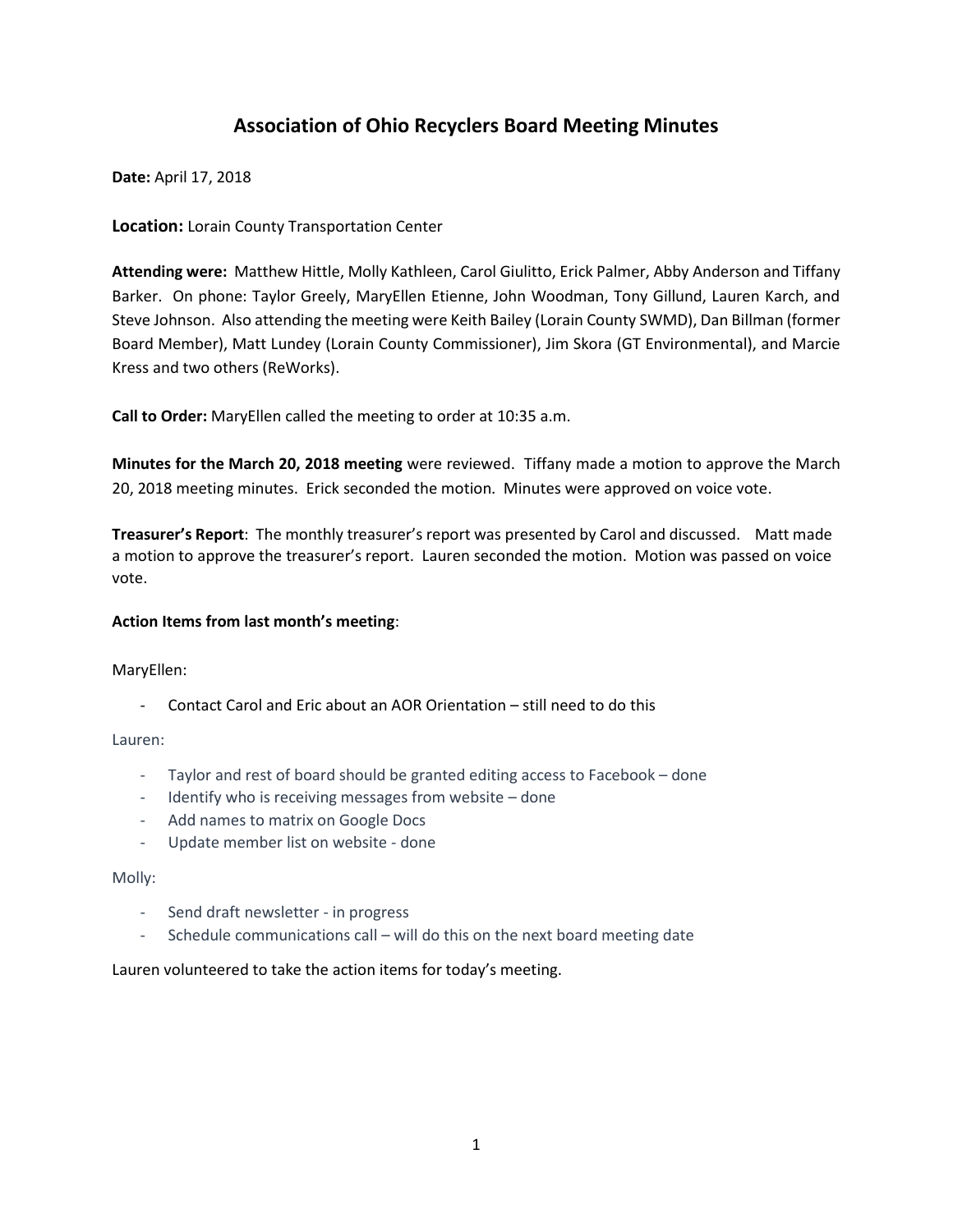#### B**oard Recruitment**

There was discussion about the vacant Board seat representing the Special Waste sector. MaryEllen indicated she has not heard back from Tim with Cleanlitesso it would be appropriate to look for additional candidates. A number of options were presented, including All American Paint, ERG Environmental Services, Greenwave, Ross Environmental, and Chemtron (listed in order of preference). Keith Bailey reached out to his contacts with All American Paint and they were interested, they just wanted more information. Tiffany will follow up with them to ensure it is good fit [action item].

The vacant At-large Board seat was also discussed. It was mentioned that we should contact someone from the Cuyahoga County SWMD. Maria Ortiz would be the best potential candidate since Jessica and Kathy are already on other boards. Molly will reach out to Maria to see about the potential for her to serve on the Board [action item].

## **Committee Updates**

Governance Committee - No activity for this committee.

Communications and Programming - Molly is finalizing the newsletter and will send out a draft of the newsletter soon [action item] prior to sending it to the membership.

Events – John gave a brief summary of the rescheduled textiles workshop held jointly with the Miami Valley Regional Planning office. 30-40 people attended and there were a lot of good discussions, although Simple Recycling did not end up attending.

There needs to be some discussion and planning for the Professional Development Conference soon. Taylor and Tiffany will schedule a meeting to discuss it [action item].

The 2019 Partner's Conference was discussed. The MOU has been revised and signed by the three participating partners – ORAO will not be participating this time. Each organization needs to identify two representatives to work together on organizing the conference. Jamie Zawila and Jessica Fenos will represent SWANA, Kathy Rocco and Andrea Reany will represent OALPRP, MaryEllen and Carol will be our representatives.

There was also discussion relating to the ReuseConex conference. The Keynote speaker was secured - Martine Postma of Repair Café Foundation.

Finance – We had two new members join from Ashland University. Also, the IRS form was filed.

Strategic Planning – Erick presented the results of the survey that was sent out the membership. Some of the main points brought out through the survey were:

- Contamination is an important issue;
- Global issues affect us locally; and
- AOR has a diverse membership.